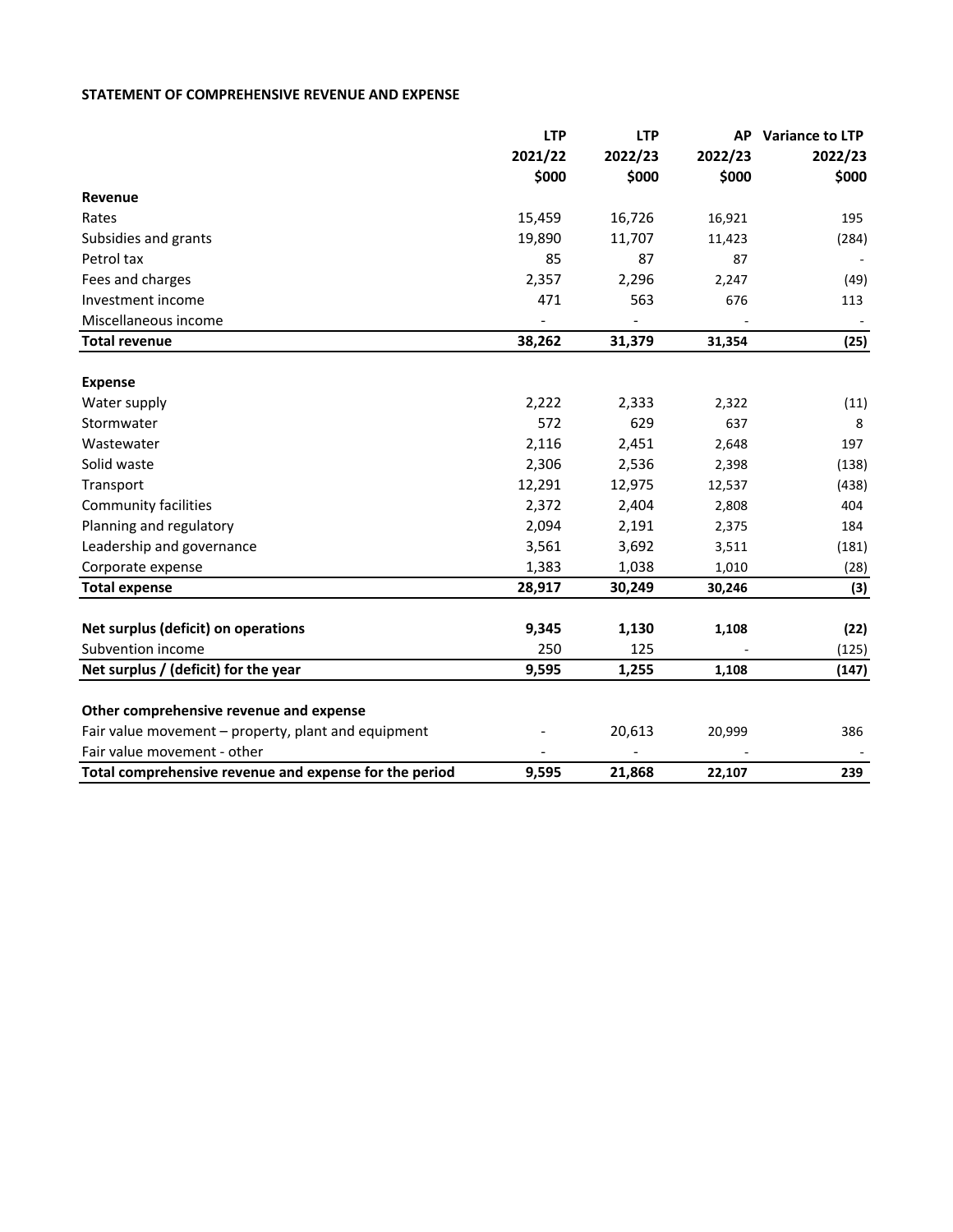| <b>STATEMENT OF FINANCIAL POSITION</b> |            |                |          |                    |
|----------------------------------------|------------|----------------|----------|--------------------|
|                                        | <b>LTP</b> | <b>LTP</b>     |          | AP Variance to LTP |
|                                        | 2021/22    | 2022/23        | 2022/23  | 2022/23            |
| <b>Current assets</b>                  | \$000      | \$000          | \$000    | \$000              |
| Cash and cash equivalents              | 1,270      | 2,782          | 4,978    | 2,196              |
| Inventories                            | 78         | 81             | 88       | 7                  |
| Trade and other receivables            | 3,902      | 2,982          | 4,283    | 1,301              |
| Financial assets at fair value         | 1,831      | 395            | 370      | (25)               |
| <b>Total current assets</b>            | 7,081      | 6,240          | 9,719    | 3,479              |
|                                        |            |                |          |                    |
| <b>Current liabilities</b>             |            |                |          |                    |
| Trade and other payables               | 6,016      | 4,889          | 7,761    | 2,872              |
| Borrowings                             | 1,500      | 3,500          | 5,500    | 2,000              |
| <b>Total current liabilities</b>       | 7,516      | 8,389          | 13,261   | 4,872              |
|                                        |            |                |          |                    |
| <b>Working capital</b>                 | (435)      | (2, 149)       | (3, 542) | (1, 393)           |
| Non current assets                     |            |                |          |                    |
| Property, plant and equipment          | 296,930    | 331,720        | 326,109  | (5,611)            |
| Work in progress                       | 20,574     | 9,776          | 12,168   | 2,392              |
| Investment in subsidiary               | 1,250      | 1,250          | 1,250    |                    |
| Investment property                    |            | $\overline{a}$ | 1,251    | 1,251              |
| Biological asset - forestry            | 115        | 115            | 115      |                    |
| Available for sale financial assets    | 23         | 23             | 23       |                    |
| Intangible assets                      | 12         | 12             | 21       | 9                  |
| Financial assets at fair value         | 1,161      | 859            | 769      | (90)               |
| <b>Total non current assets</b>        | 320,065    | 343,755        | 341,706  | (2,049)            |
|                                        |            |                |          |                    |
| <b>Non current liabilities</b>         |            |                |          |                    |
| Trade and other payables               | 66         | 71             | 54       | (17)               |
| Landfill aftercare                     | 1,281      | 1,317          | 1,366    | 49                 |
| <b>Borrowings</b>                      | 18,015     | 18,082         | 11,548   | (6, 534)           |
| <b>Total non current liabilities</b>   | 19,362     | 19,470         | 12,968   | (6, 502)           |
| <b>Net assets</b>                      | 300,268    | 322,136        | 325,196  | 3,060              |
| <b>Represented by</b>                  |            |                |          |                    |
| Equity                                 | 300,268    | 322,136        | 325,196  | 3,060              |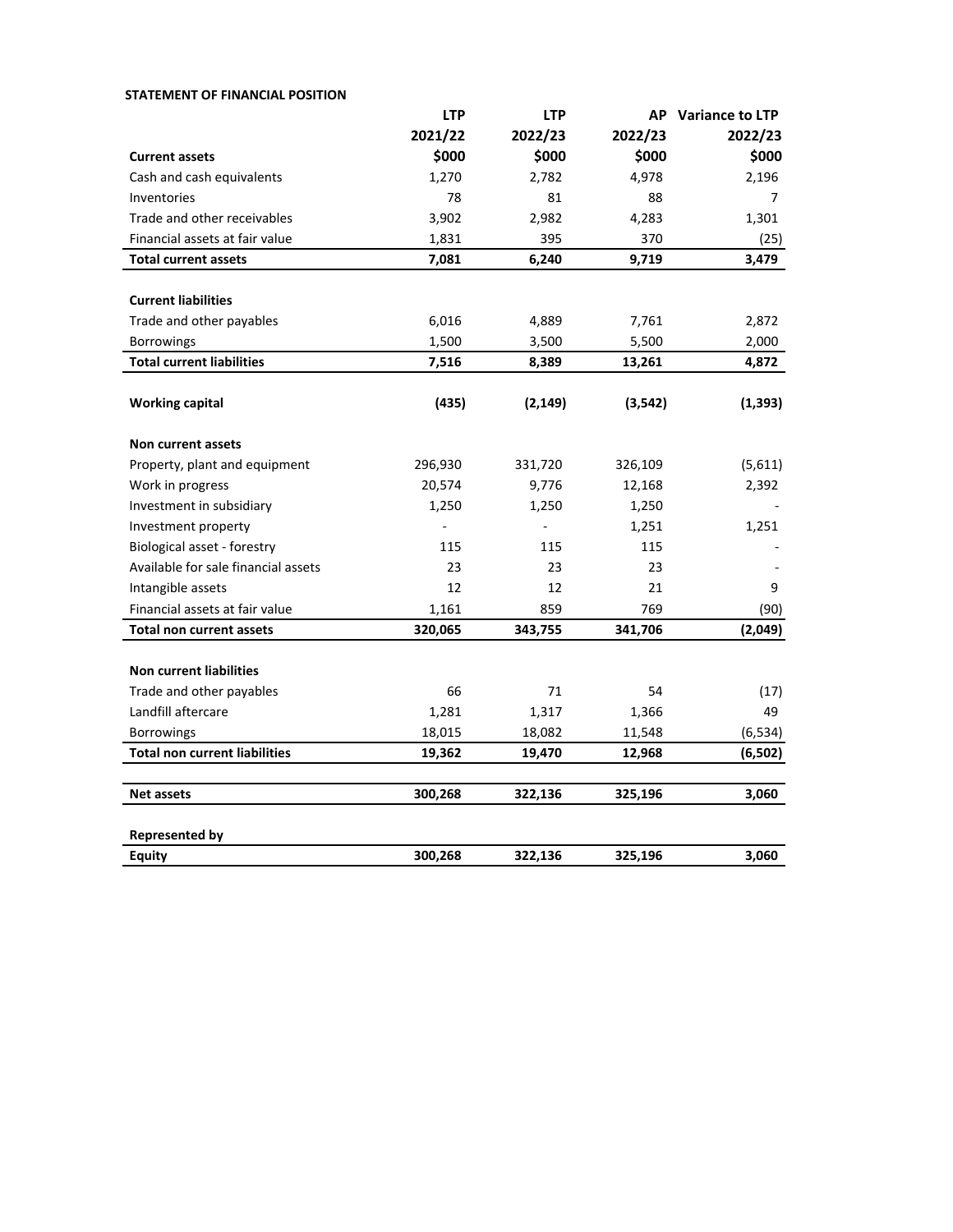## **STATEMENT OF CHANGES IN EQUITY**

|                                                                   | <b>LTP</b> | <b>LTP</b> |         | AP Variance to LTP |
|-------------------------------------------------------------------|------------|------------|---------|--------------------|
|                                                                   | 2021/22    | 2022/23    | 2022/23 | 2022/23            |
|                                                                   | \$000      | \$000      | \$000   | \$000              |
| Total equity - opening balance                                    | 290,673    | 300,268    | 303,089 | 2,821              |
| Net surplus (deficit) for period                                  | 9,595      | 1,255      | 1,108   | (147)              |
| Other comprehensive income                                        |            | 20,613     | 20,999  | 386                |
| Total comprehensive income                                        | 9,595      | 21,868     | 22,345  | 477                |
| Total equity - closing balance                                    | 300,268    | 322,136    | 325,196 | 3,060              |
| <b>Components of equity</b>                                       |            |            |         |                    |
| Ratepayer's equity                                                |            |            |         |                    |
| Ratepayer's equity - opening balance                              | 160,909    | 170,094    | 168,440 | (1,654)            |
| Net surplus/(deficit) for period                                  | 9,595      | 1,255      | 1,108   | (147)              |
| Transfers from special reserves                                   | 1,914      | 1,829      | 6,023   | 4,194              |
| Transfers to special reserves                                     | (2, 324)   | (2, 216)   | (4,650) | (2,434)            |
| Transfer from revaluation reserve                                 |            |            |         |                    |
| Ratepayer's equity - closing balance                              | 170,094    | 170,962    | 170,921 | (41)               |
| <b>Special reserves</b>                                           |            |            |         |                    |
| Special reserves - opening balance                                | 13,958     | 14,368     | 19,399  | 5,031              |
| Transfer from ratepayer's equity                                  | 2,324      | 2,216      | 4,650   | 2,434              |
| Transfer to ratepayer's equity                                    | (1, 914)   | (1,829)    | (6,023) | (4, 194)           |
| Special reserves - closing balance                                | 14,368     | 14,755     | 18,026  | 3,271              |
| <b>Revaluation reserves</b>                                       |            |            |         |                    |
| Revaluation reserves - opening balance                            | 115,806    | 115,806    | 115,250 | (556)              |
| Net transfer to ratepayer's equity                                |            |            |         |                    |
| Revaluation recognised in other comprehensive revenue and expense |            | 20,613     | 20,999  | 386                |
| Revaluation reserves - closing balance                            | 115,806    | 136,419    | 136,249 | (170)              |
| <b>Total equity - closing balance</b>                             | 300,268    | 322,136    | 325,196 | 3,060              |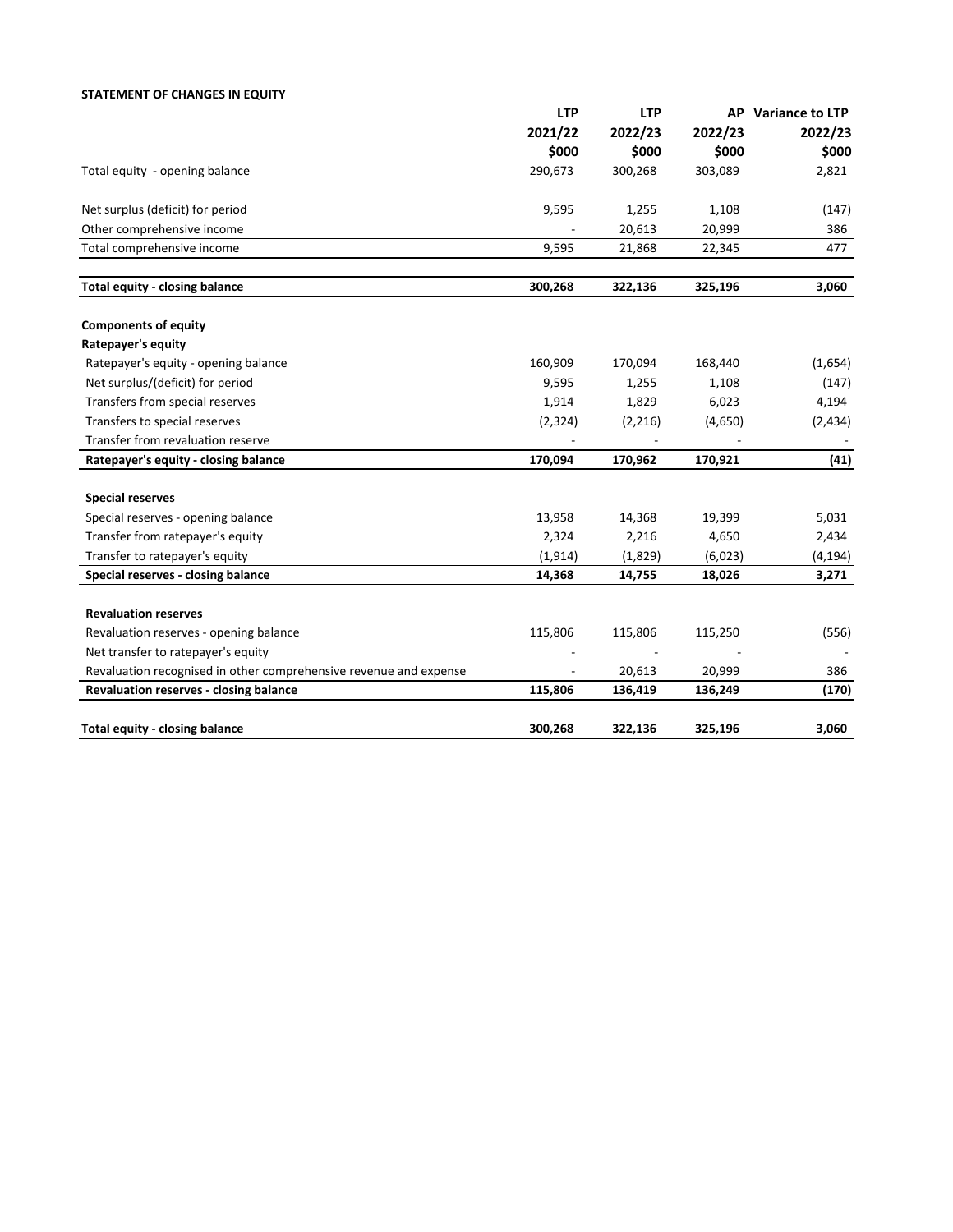## **STATEMENT OF CASH FLOWS**

|                                                      |                                           | <b>LTP</b> | <b>LTP</b> | <b>AP</b> | <b>Variance to LTP</b> |
|------------------------------------------------------|-------------------------------------------|------------|------------|-----------|------------------------|
|                                                      |                                           | 2021/22    | 2022/23    | 2022/23   | 2022/23                |
| Cash flows from operating activities                 |                                           | \$000      | \$000      | \$000     | \$000                  |
| Cash was provided from:                              | Rates received                            | 18,596     | 17,578     | 21,278    | 3,700                  |
|                                                      | Other revenue                             | 19,162     | 14,122     | 10,825    | (3, 297)               |
|                                                      | Subvention income                         | 471        | 563        |           |                        |
|                                                      | Investment income                         | 250        | 125        | 676       | 551                    |
| Cash was applied to:                                 | Payments to suppliers and employees       | (25, 985)  | (25, 433)  | (25, 339) | 94                     |
|                                                      | Interest paid                             | (368)      | (495)      | (371)     | 124                    |
| Net cash flows from operating activities             |                                           | 12,126     | 6,460      | 7,069     | 609                    |
| Cash flows from investing activities                 |                                           |            |            |           |                        |
| Cash was provided from:                              | Sale of property, plant and equipment     | 61         | 37         |           | (37)                   |
|                                                      | Sale of financial assets                  | 1,026      | 1,739      | 1,739     |                        |
| Cash was applied to:                                 | Purchase of financial assets              |            |            |           |                        |
|                                                      | Purchase of property, plant and equipment | (19, 987)  | (8, 791)   | (11, 297) | (2,506)                |
| Net cash flows used in investing activities          |                                           | (18,900)   | (7,015)    | (9, 558)  | (2, 543)               |
|                                                      |                                           |            |            |           |                        |
| Cash flows from financing activities                 |                                           |            |            |           |                        |
| Cash was provided from:                              | Loans raised                              | 4,949      | 3,567      | 2,555     | (1,012)                |
| Cash was applied to:                                 | Borrowings repaid                         |            | (1,500)    |           | 1,500                  |
| Net cash flows from financing activities             |                                           | 4,949      | 2,067      | 2,555     | 488                    |
| Net increase/(decrease) in cash and cash equivalents |                                           | (1,825)    | 1,512      | 66        | (1, 446)               |
| Cash and cash equivalents at beginning of year       |                                           | 3,095      | 1,270      | 4,912     | 3,642                  |
| Cash and cash equivalents at end of year             |                                           | 1,270      | 2,782      | 4,978     | 2,196                  |
|                                                      |                                           |            |            |           |                        |
| Made up of:                                          |                                           |            |            |           |                        |
| Cash                                                 |                                           | 11         | 178        | 3         | (175)                  |
| <b>Short Term Deposits</b>                           |                                           | 1,259      | 2,604      | 4,975     | 2,371                  |
| Cash and cash equivalents at end of period           |                                           | 1,270      | 2.782      | 4,978     | 2,196                  |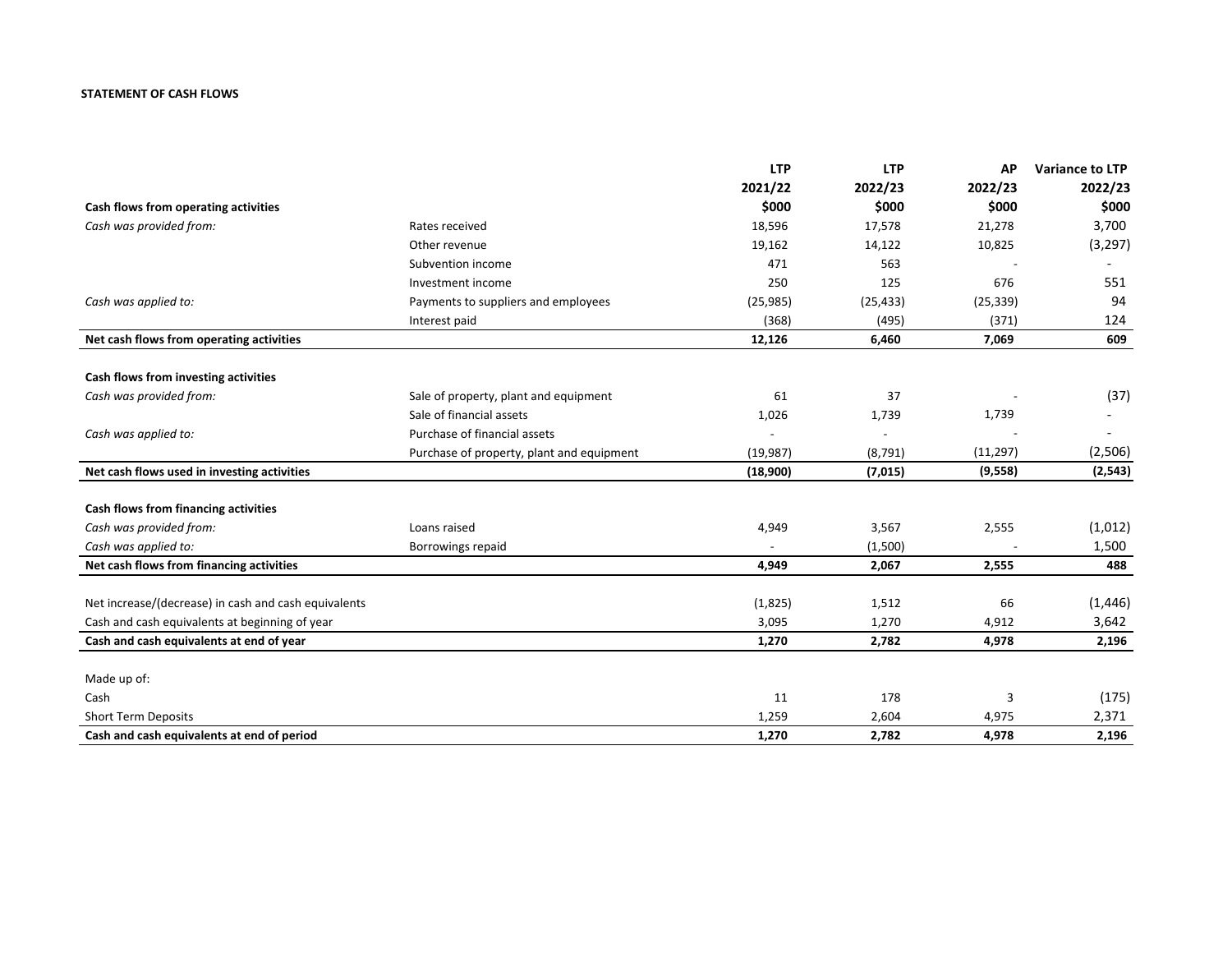|                                                                          | <b>LTP</b><br>2021/22<br>\$000 | <b>LTP</b><br>2022/23<br>\$000 | AP<br>2022/23<br>\$000   | Variance<br>to LTP<br>2022/23<br>\$000 |
|--------------------------------------------------------------------------|--------------------------------|--------------------------------|--------------------------|----------------------------------------|
| <b>FUNDING IMPACT STATEMENT - WATER SUPPLY</b>                           |                                |                                |                          |                                        |
| <b>Sources of operating funding</b>                                      |                                |                                |                          |                                        |
| General rates, uniform annual general charges, rates penalties           | 155                            | 156                            | 154                      | (2)                                    |
| Targeted rates (other than a targeted rate for water supply)             | 1,397                          | 1,407                          | 1,380                    | (27)                                   |
| Subsidies and grants for operating purposes                              |                                |                                | $\overline{a}$           |                                        |
| Fees and charges                                                         | 465                            | 357                            | 324                      | (33)                                   |
| Internal charges and overheads recovered                                 |                                |                                | $\overline{a}$           |                                        |
| Internal interest income                                                 | 122                            | 131                            | 101                      | (30)                                   |
| Interest and dividends from Investments                                  | $\overline{a}$                 |                                | $\overline{a}$           |                                        |
| Local authorities fuel tax, fines, infringement fees, and other receipts |                                |                                |                          |                                        |
| Total operating funding (A)                                              | 2,139                          | 2,051                          | 1,959                    | (92)                                   |
| <b>Applications of operating funding</b>                                 |                                |                                |                          |                                        |
| Payments to staff and suppliers                                          | 1,202                          | 1,182                          | 1,163                    | (19)                                   |
| Finance costs                                                            | 54                             | 55                             | 1                        | (54)                                   |
| Internal charges and overheads applied                                   | 328                            | 413                            | 386                      | (27)                                   |
| Internal interest charged                                                |                                |                                | 54                       | 54                                     |
| Other operating funding applications                                     |                                |                                |                          |                                        |
| Total applications of operating funding (B)                              | 1,584                          | 1,650                          | 1,604                    | (46)                                   |
| Surplus (deficit) of operating funding (A - B)                           | 555                            | 401                            | 355                      | (46)                                   |
| <b>Sources of capital funding</b>                                        |                                |                                |                          |                                        |
| Subsidies and grants for capital expenditure                             | 1,425                          |                                |                          |                                        |
| Development and financial contributions                                  |                                |                                |                          |                                        |
| Increase (decrease) in debt                                              | (525)                          | (370)                          | 194                      | 564                                    |
| Gross proceeds from sale of assets                                       |                                |                                |                          |                                        |
| Lump sum contributions                                                   |                                |                                |                          |                                        |
| Other dedicated capital funding                                          |                                |                                |                          |                                        |
| Total sources of capital funding (C)                                     | 900                            | (370)                          | 194                      | 564                                    |
| <b>Application of capital funding</b>                                    |                                |                                |                          |                                        |
| Capital expenditure                                                      |                                |                                |                          |                                        |
| - to meet additional demand                                              | 30                             | 31                             | 31                       |                                        |
| - to improve the level of service                                        | 1,410                          | 528                            | 73                       | (455)                                  |
| - to replace existing assets                                             | 188                            | 140                            | 2,211                    | 2,071                                  |
| Increase (decrease) in reserves                                          | (173)                          | (668)                          | (1,766)                  | (1,098)                                |
| Increase (decrease) of investments                                       |                                | $\overline{\phantom{a}}$       | $\overline{\phantom{a}}$ |                                        |
| Total applications of capital funding (D)                                | 1,455                          | 31                             | 549                      | 518                                    |
| Surplus (deficit) of capital funding (C-D)                               | (555)                          | (401)                          | (355)                    | 46                                     |
| Funding balance ((A-B) + (C-D))                                          | ÷                              |                                |                          |                                        |
|                                                                          |                                |                                |                          |                                        |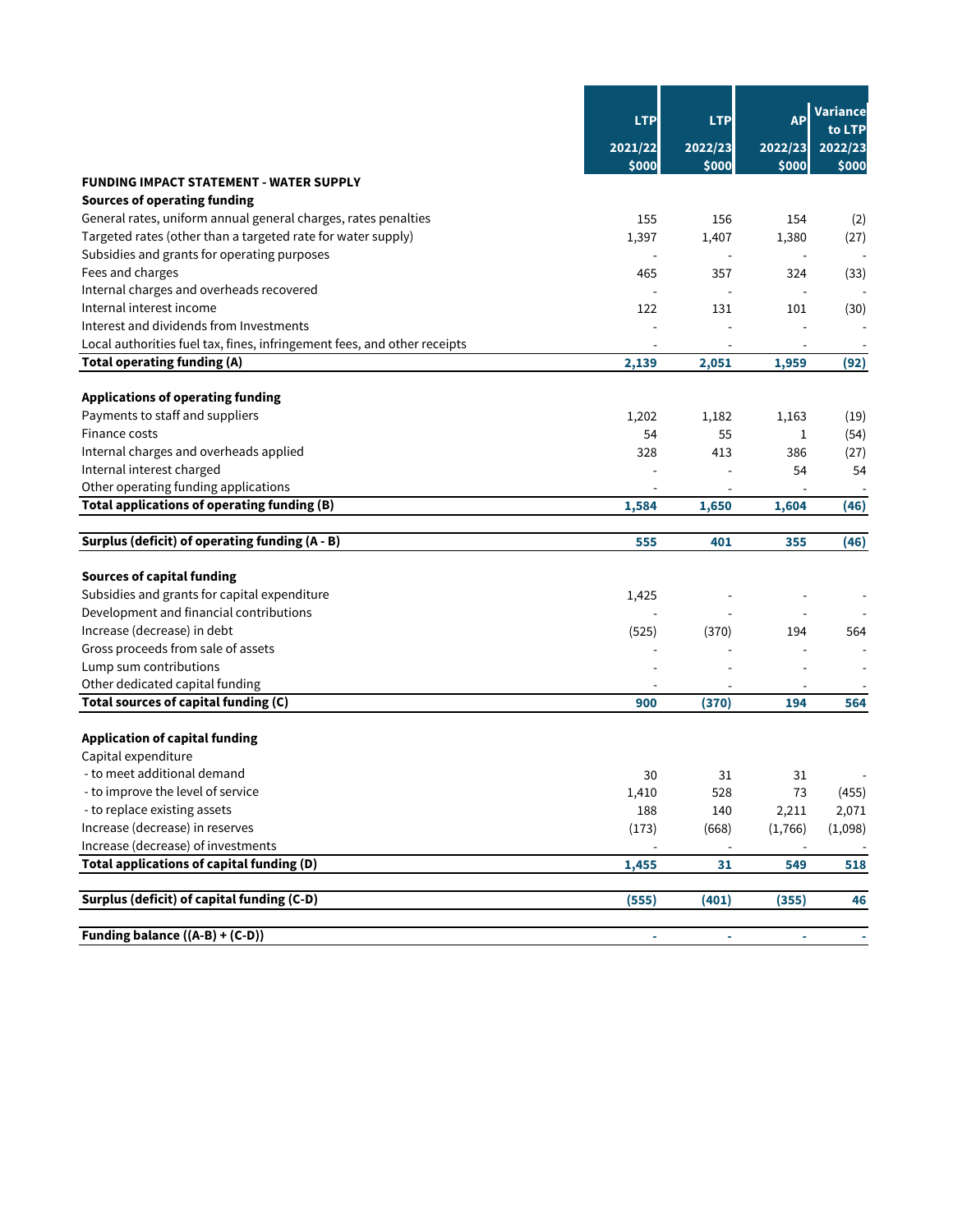|                                                                          | 2021/22 | 2022/23        | 2022/23                  | Variance<br>to LTP       |
|--------------------------------------------------------------------------|---------|----------------|--------------------------|--------------------------|
|                                                                          | LTP/AP  | <b>LTP</b>     | <b>API</b>               | 2022/23                  |
|                                                                          | \$000   | \$000          | \$000                    | \$000                    |
| <b>FUNDING IMPACT STATEMENT - STORMWATER</b>                             |         |                |                          |                          |
| <b>Sources of operating funding</b>                                      |         |                |                          |                          |
| General rates, uniform annual general charges, rates penalties           | 40      | 30             | 31                       | 1                        |
| Targeted rates (other than a targeted rate for water supply)             | 364     | 267            | 282                      | 15                       |
| Subsidies and grants for operating purposes                              |         |                |                          |                          |
| Fees and charges                                                         |         |                |                          |                          |
| Internal charges and overheads recovered                                 |         |                |                          |                          |
| Internal interest income                                                 | 66      | 70             | 66                       | (4)                      |
| Interest and dividends from Investments                                  |         |                |                          |                          |
| Local authorities fuel tax, fines, infringement fees, and other receipts |         |                |                          |                          |
| <b>Total operating funding (A)</b>                                       | 470     | 367            | 379                      | 12                       |
| <b>Applications of operating funding</b>                                 |         |                |                          |                          |
| Payments to staff and suppliers                                          | 136     | 141            | 165                      | 24                       |
| Finance costs                                                            | 50      | 57             | J.                       | (57)                     |
| Internal charges and overheads applied                                   | 133     | 161            | 152                      | (9)                      |
| Internal interest charged                                                |         |                | 43                       | 43                       |
| Other operating funding applications                                     |         |                | $\overline{\phantom{a}}$ | $\overline{\phantom{a}}$ |
| Total applications of operating funding (B)                              | 319     | 359            | 360                      | 1                        |
|                                                                          |         |                |                          |                          |
| Surplus (deficit) of operating funding (A - B)                           | 151     | 8              | 19                       | 11                       |
| <b>Sources of capital funding</b>                                        |         |                |                          |                          |
| Subsidies and grants for capital expenditure                             | 42      |                |                          |                          |
| Development and financial contributions                                  |         | $\overline{a}$ |                          |                          |
| Increase (decrease) in debt                                              | 349     | (8)            | 426                      | 434                      |
| Gross proceeds from sale of assets                                       |         |                |                          |                          |
| Lump sum contributions                                                   |         |                |                          |                          |
| Other dedicated capital funding                                          |         | $\overline{a}$ |                          |                          |
| Total sources of capital funding (C)                                     | 391     | (8)            | 426                      | 434                      |
|                                                                          |         |                |                          |                          |
| <b>Application of capital funding</b>                                    |         |                |                          |                          |
| Capital expenditure                                                      |         |                |                          |                          |
| - to meet additional demand                                              | 500     |                | 186                      | 186                      |
| - to improve the level of service                                        | 42      |                |                          | $\overline{\phantom{a}}$ |
| - to replace existing assets                                             |         |                | 259                      | 259                      |
| Increase (decrease) in reserves                                          |         |                |                          |                          |
| Increase (decrease) of investments                                       |         |                |                          |                          |
| Total applications of capital funding (D)                                | 542     | ÷,             | 445                      | 445                      |
| Surplus (deficit) of capital funding (C-D)                               | (151)   | (8)            | (19)                     | (11)                     |
|                                                                          |         |                |                          |                          |
| Funding balance ((A-B) + (C-D))                                          |         |                |                          |                          |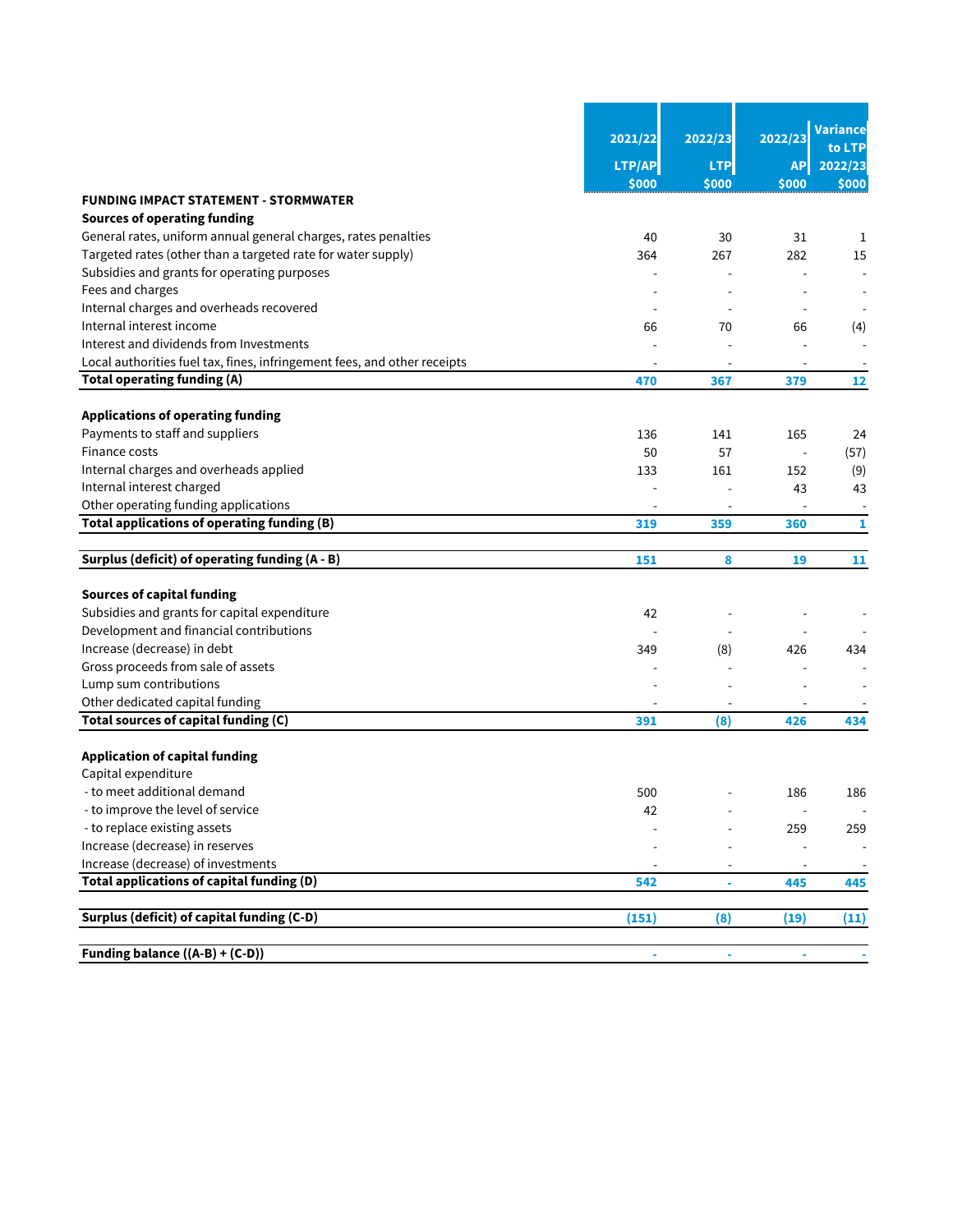|                                                                          | 2021/22 | 2022/23    | 2022/23                  | Variance<br>to LTP       |
|--------------------------------------------------------------------------|---------|------------|--------------------------|--------------------------|
|                                                                          | LTP/AP  | <b>LTP</b> | <b>API</b>               | 2022/23                  |
|                                                                          | \$000   | \$000      | \$000                    | \$000                    |
| <b>FUNDING IMPACT STATEMENT - WASTEWATER</b>                             |         |            |                          |                          |
| <b>Sources of operating funding</b>                                      |         |            |                          |                          |
| General rates, uniform annual general charges, rates penalties           | 194     | 233        | 228                      | (5)                      |
| Targeted rates (other than a targeted rate for water supply)             | 1,748   | 2,095      | 2,149                    | 54                       |
| Subsidies and grants for operating purposes                              |         |            |                          |                          |
| Fees and charges                                                         |         |            |                          |                          |
| Internal charges and overheads recovered                                 |         |            |                          |                          |
| Internal interest income                                                 | 26      | 33         | 53                       | 20                       |
| Interest and dividends from Investments                                  |         |            |                          |                          |
| Local authorities fuel tax, fines, infringement fees, and other receipts |         |            |                          |                          |
| Total operating funding (A)                                              | 1,968   | 2,361      | 2,430                    | 69                       |
| <b>Applications of operating funding</b>                                 |         |            |                          |                          |
| Payments to staff and suppliers                                          | 1,293   | 1,334      | 1,555                    | 221                      |
| Finance costs                                                            | 154     | 200        | 12                       | (188)                    |
| Internal charges and overheads applied                                   | 242     | 312        | 290                      | (22)                     |
| Internal interest charged                                                |         |            | 119                      | 119                      |
| Other operating funding applications                                     |         |            | $\overline{\phantom{a}}$ |                          |
| Total applications of operating funding (B)                              | 1,689   | 1,846      | 1,976                    | 130                      |
|                                                                          |         |            |                          |                          |
| Surplus (deficit) of operating funding (A - B)                           | 279     | 515        | 454                      | (61)                     |
| <b>Sources of capital funding</b>                                        |         |            |                          |                          |
| Subsidies and grants for capital expenditure                             | 3,630   |            |                          |                          |
| Development and financial contributions                                  |         |            |                          |                          |
| Increase (decrease) in debt                                              | 2,199   | (95)       | (86)                     | 9                        |
| Gross proceeds from sale of assets                                       |         |            |                          |                          |
| Lump sum contributions                                                   |         |            |                          |                          |
| Other dedicated capital funding                                          |         |            |                          |                          |
| Total sources of capital funding (C)                                     | 5,829   | (95)       | (86)                     | 9                        |
|                                                                          |         |            |                          |                          |
| <b>Application of capital funding</b>                                    |         |            |                          |                          |
| Capital expenditure                                                      |         |            |                          |                          |
| - to meet additional demand                                              | 100     | 259        | 259                      |                          |
| - to improve the level of service                                        | 1,410   | 52         | 52                       | $\overline{\phantom{a}}$ |
| - to replace existing assets                                             | 4,703   | 161        | 161                      | $\overline{\phantom{a}}$ |
| Increase (decrease) in reserves                                          | (105)   | (52)       | (104)                    | (52)                     |
| Increase (decrease) of investments                                       |         |            |                          |                          |
| Total applications of capital funding (D)                                | 6,108   | 420        | 368                      | (52)                     |
| Surplus (deficit) of capital funding (C-D)                               | (279)   | (515)      | (454)                    | 61                       |
|                                                                          |         |            |                          |                          |
| Funding balance ((A-B) + (C-D))                                          |         |            |                          |                          |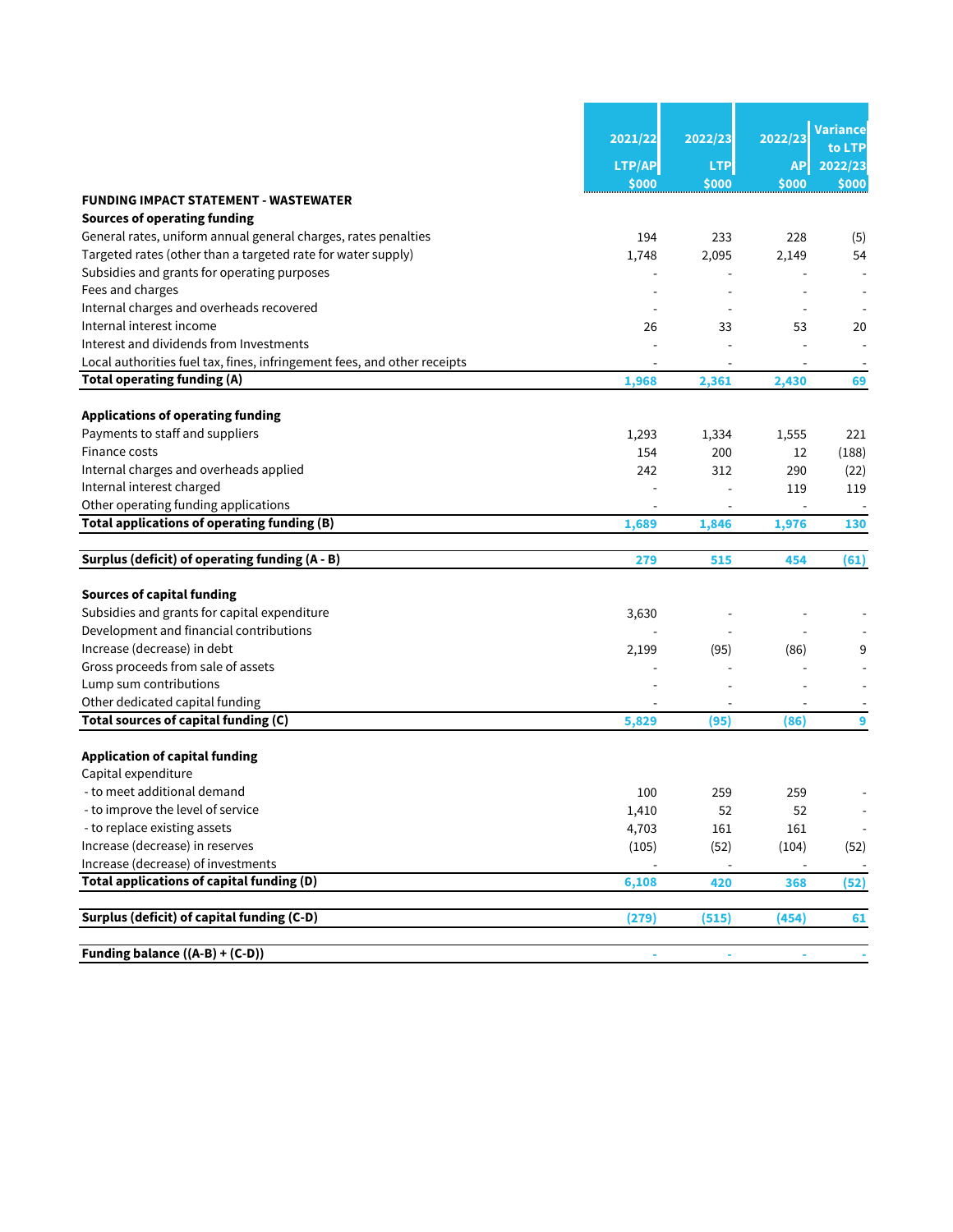|                                                                          | 2021/22 | 2022/23        | 2022/23   | Variance<br>to LTP |
|--------------------------------------------------------------------------|---------|----------------|-----------|--------------------|
|                                                                          | LTP/AP  | <b>LTP</b>     | <b>AP</b> | 2022/23            |
|                                                                          | \$000   | \$000          | \$000     | \$000              |
| <b>FUNDING IMPACT STATEMENT - WASTE MANAGEMENT</b>                       |         |                |           |                    |
| <b>Sources of operating funding</b>                                      |         |                |           |                    |
| General rates, uniform annual general charges, rates penalties           | 111     | 115            | 119       | 4                  |
| Targeted rates (other than a targeted rate for water supply)             | 999     | 1,038          | 1,068     | 30                 |
| Subsidies and grants for operating purposes                              |         |                |           |                    |
| Fees and charges                                                         | 673     | 711            | 711       |                    |
| Internal charges and overheads recovered                                 |         |                |           |                    |
| Internal interest income                                                 | 18      | 16             | 14        | (2)                |
| Interest and dividends from Investments                                  |         |                |           |                    |
| Local authorities fuel tax, fines, infringement fees, and other receipts |         |                |           |                    |
| Total operating funding (A)                                              | 1,801   | 1,880          | 1,912     | 32                 |
| <b>Applications of operating funding</b>                                 |         |                |           |                    |
| Payments to staff and suppliers                                          | 1,578   | 1,605          | 1,652     | 47                 |
| Finance costs                                                            | 57      | 83             |           | (83)               |
| Internal charges and overheads applied                                   | 179     | 228            | 213       | (15)               |
| Internal interest charged                                                |         |                | 32        | 32                 |
| Other operating funding applications                                     |         |                |           |                    |
| Total applications of operating funding (B)                              | 1,814   | 1,916          | 1,897     | (19)               |
|                                                                          |         |                |           |                    |
| Surplus (deficit) of operating funding (A - B)                           | (13)    | (36)           | 15        | 51                 |
| <b>Sources of capital funding</b>                                        |         |                |           |                    |
| Subsidies and grants for capital expenditure                             |         |                |           |                    |
| Development and financial contributions                                  |         |                |           |                    |
| Increase (decrease) in debt                                              | 28      | 571            | 294       | (277)              |
| Gross proceeds from sale of assets                                       |         |                |           |                    |
| Lump sum contributions                                                   |         |                |           |                    |
| Other dedicated capital funding                                          |         |                |           |                    |
| Total sources of capital funding (C)                                     | 28      | 571            | 294       | (277)              |
| <b>Application of capital funding</b>                                    |         |                |           |                    |
| Capital expenditure                                                      |         |                |           |                    |
| - to meet additional demand                                              |         | 309            |           | (309)              |
| - to improve the level of service                                        | 15      | $\blacksquare$ | 309       | 309                |
| - to replace existing assets                                             | 90      | 252            | 252       |                    |
| Increase (decrease) in reserves                                          | (90)    | (26)           | (252)     | (226)              |
| Increase (decrease) of investments                                       |         |                |           |                    |
| Total applications of capital funding (D)                                | 15      | 535            | 309       | (226)              |
|                                                                          |         |                |           |                    |
| Surplus (deficit) of capital funding (C-D)                               | 13      | 36             | (15)      | (51)               |
| Funding balance $((A-B)+(C-D))$                                          | ÷       | $\blacksquare$ |           |                    |
|                                                                          |         |                |           |                    |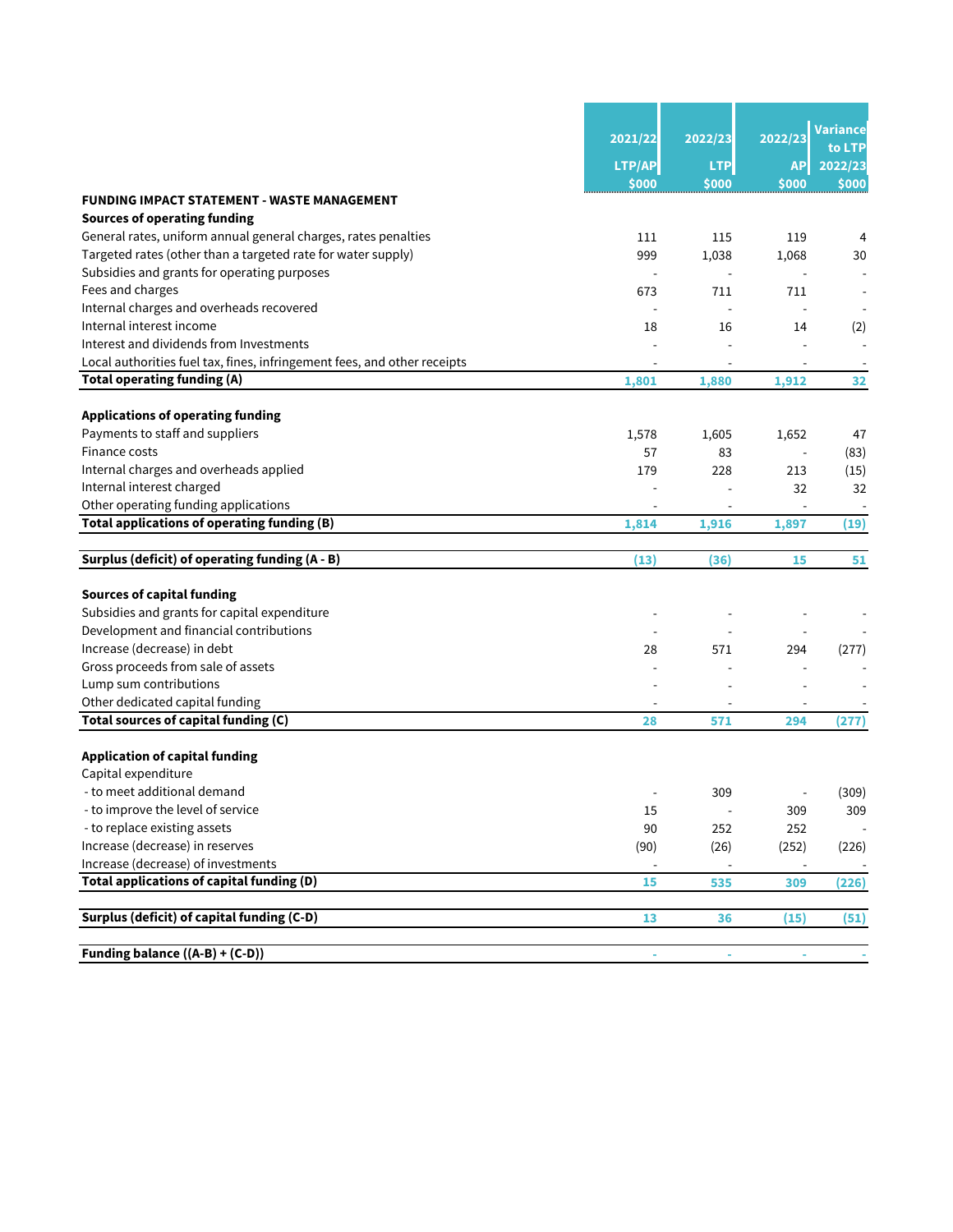|                                                                          | 2021/22        | 2022/23                  | 2022/23                  | Variance                |
|--------------------------------------------------------------------------|----------------|--------------------------|--------------------------|-------------------------|
|                                                                          | LTP/AP         | <b>LTP</b>               | <b>AP</b>                | 2022/23                 |
|                                                                          | \$000          | \$000                    | \$000                    | \$000                   |
| <b>FUNDING IMPACT STATEMENT - TRANSPORT</b>                              |                |                          |                          |                         |
| <b>Sources of operating funding</b>                                      |                |                          |                          |                         |
| General rates, uniform annual general charges, rates penalties           | 3,774          | 4,211                    | 4,097                    | (114)                   |
| Targeted rates (other than a targeted rate for water supply)             |                |                          |                          |                         |
| Subsidies and grants for operating purposes                              | 5,719          | 5,785                    | 5,502                    | (283)                   |
| Fees and charges                                                         | 42             | 43                       | 43                       |                         |
| Internal charges and overheads recovered                                 |                |                          |                          |                         |
| Internal interest income                                                 | 32             | 38                       | 34                       | (4)                     |
| Interest and dividends from Investments                                  |                |                          |                          |                         |
| Local authorities fuel tax, fines, infringement fees, and other receipts |                |                          |                          |                         |
| Total operating funding (A)                                              | 9,567          | 10,077                   | 9,676                    | (401)                   |
| <b>Applications of operating funding</b>                                 |                |                          |                          |                         |
| Payments to staff and suppliers                                          | 7,387          | 7,414                    | 7,107                    | (307)                   |
| Finance costs                                                            | 18             | 65                       |                          | (65)                    |
| Internal charges and overheads applied                                   | 1,243          | 1,655                    | 1,527                    | (128)                   |
| Internal interest charged                                                |                |                          |                          |                         |
| Other operating funding applications                                     |                |                          |                          |                         |
| Total applications of operating funding (B)                              | 8,648          | 9,134                    | 8,634                    | (500)                   |
|                                                                          |                |                          |                          |                         |
| Surplus (deficit) of operating funding (A - B)                           | 919            | 943                      | 1,042                    | 99                      |
| <b>Sources of capital funding</b>                                        |                |                          |                          |                         |
| Subsidies and grants for capital expenditure                             | 8,524          | 5,843                    | 5,843                    |                         |
| Development and financial contributions                                  |                | $\overline{\phantom{a}}$ | $\overline{\phantom{a}}$ |                         |
| Increase (decrease) in debt                                              | 309            | 98                       | 10                       | (88)                    |
| Gross proceeds from sale of assets                                       | 9              | 9                        |                          | (9)                     |
| Lump sum contributions                                                   |                |                          |                          |                         |
| Other dedicated capital funding                                          |                |                          |                          |                         |
| Total sources of capital funding (C)                                     | 8,842          | 5,950                    | 5,853                    | (97)                    |
| <b>Application of capital funding</b>                                    |                |                          |                          |                         |
| Capital expenditure                                                      |                |                          |                          |                         |
| - to meet additional demand                                              |                |                          |                          |                         |
| - to improve the level of service                                        |                |                          |                          | $\overline{2}$          |
| - to replace existing assets                                             | 2,960<br>7,595 | 2,289<br>5,365           | 2,291<br>5,364           | (1)                     |
| Increase (decrease) in reserves                                          | (794)          | (761)                    | (760)                    |                         |
| Increase (decrease) of investments                                       |                |                          |                          | $\mathbf{1}$            |
| Total applications of capital funding (D)                                | 9,761          | 6,893                    |                          | $\overline{\mathbf{2}}$ |
|                                                                          |                |                          | 6,895                    |                         |
| Surplus (deficit) of capital funding (C-D)                               | (919)          | (943)                    | (1,042)                  | (99)                    |
|                                                                          |                |                          |                          |                         |
| Funding balance ((A-B) + (C-D))                                          |                |                          |                          |                         |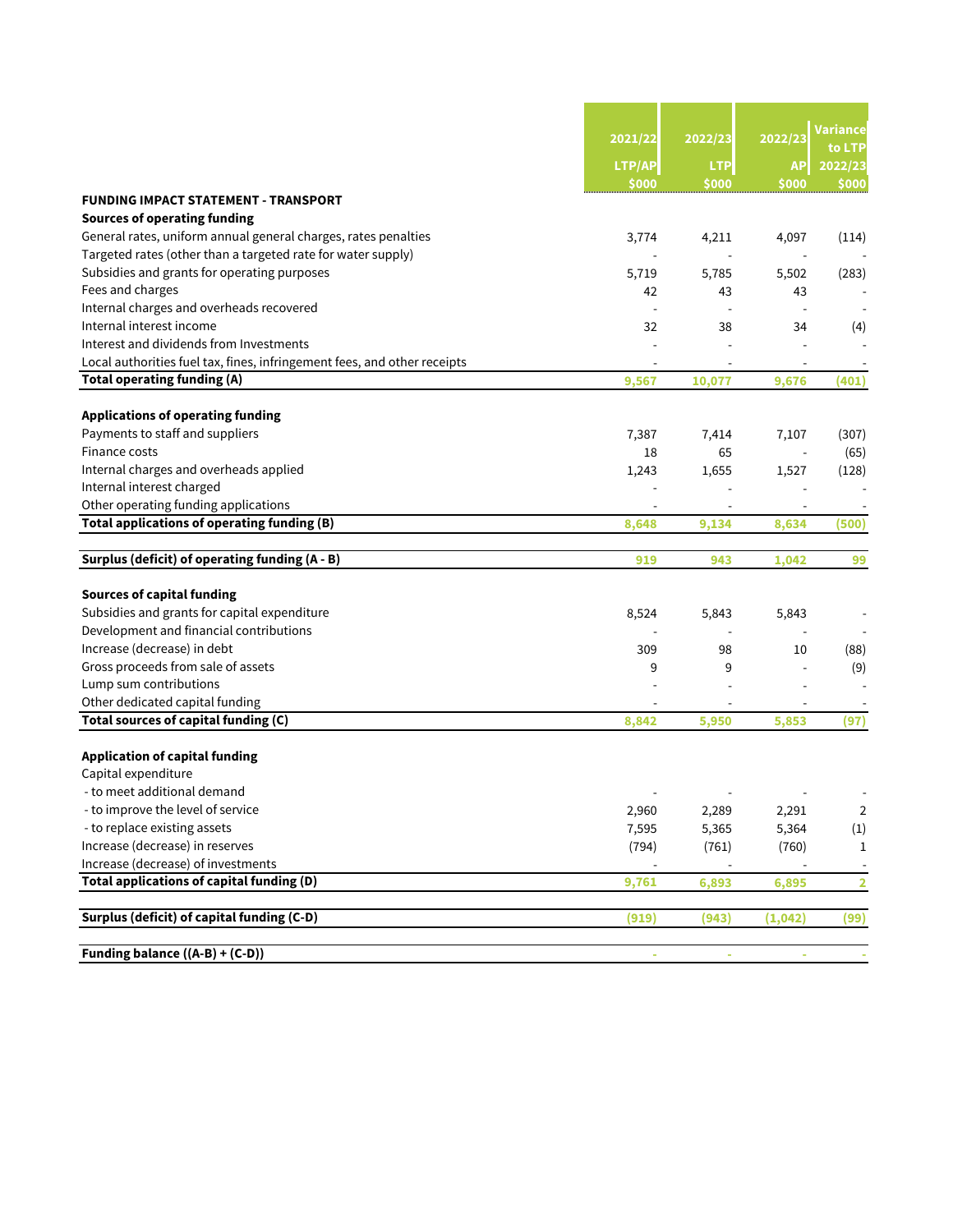|                                                                          | 2021/22 | 2022/23                  | 2022/23        | <b>Variance</b><br>to LTP |  |
|--------------------------------------------------------------------------|---------|--------------------------|----------------|---------------------------|--|
|                                                                          | LTP/AP  | <b>LTP</b>               | <b>AP</b>      | 2022/23                   |  |
|                                                                          | \$000   | \$000                    | \$000          | \$000                     |  |
| <b>FUNDING IMPACT STATEMENT - COMMUNITY FACILITIES</b>                   |         |                          |                |                           |  |
| <b>Sources of operating funding</b>                                      |         |                          |                |                           |  |
| General rates, uniform annual general charges, rates penalties           | 3,031   | 3,104                    | 2,687          | (417)                     |  |
| Targeted rates (other than a targeted rate for water supply)             |         | $\overline{a}$           | $\overline{a}$ |                           |  |
| Subsidies and grants for operating purposes                              | 73      | 25                       | 23             | (2)                       |  |
| Fees and charges                                                         | 70      | 72                       | 64             | (8)                       |  |
| Internal charges and overheads recovered                                 |         | $\overline{a}$           | $\overline{a}$ |                           |  |
| Internal interest income                                                 | 12      | 11                       | 21             | 10                        |  |
| Interest and dividends from Investments                                  |         |                          |                |                           |  |
| Local authorities fuel tax, fines, infringement fees, and other receipts |         |                          |                |                           |  |
| Total operating funding (A)                                              | 3,186   | 3,212                    | 2,795          | (417)                     |  |
| <b>Applications of operating funding</b>                                 |         |                          |                |                           |  |
| Payments to staff and suppliers                                          | 2,599   | 2,574                    | 2,150          | (424)                     |  |
| Finance costs                                                            | 41      | 47                       | 68             | 21                        |  |
| Internal charges and overheads applied                                   | 297     | 349                      | 289            | (60)                      |  |
| Internal interest charged                                                |         |                          | 35             | 35                        |  |
| Other operating funding applications                                     |         |                          |                |                           |  |
| Total applications of operating funding (B)                              | 2,937   | 2,970                    | 2,542          | (428)                     |  |
| Surplus (deficit) of operating funding (A - B)                           | 249     | 242                      | 253            | 11                        |  |
|                                                                          |         |                          |                |                           |  |
| <b>Sources of capital funding</b>                                        |         |                          |                |                           |  |
| Subsidies and grants for capital expenditure                             |         |                          |                |                           |  |
| Development and financial contributions                                  |         |                          |                |                           |  |
| Increase (decrease) in debt                                              | 35      | (207)                    | (191)          | 16                        |  |
| Gross proceeds from sale of assets                                       |         |                          |                |                           |  |
| Lump sum contributions                                                   |         |                          |                |                           |  |
| Other dedicated capital funding                                          |         |                          |                |                           |  |
| Total sources of capital funding (C)                                     | 35      | (207)                    | (191)          | 16                        |  |
| <b>Application of capital funding</b>                                    |         |                          |                |                           |  |
| Capital expenditure                                                      |         |                          |                |                           |  |
| - to meet additional demand                                              | 85      |                          |                |                           |  |
| - to improve the level of service                                        | 60      | 16                       | 41             | 25                        |  |
| - to replace existing assets                                             | 346     | 198                      | 176            | (22)                      |  |
| Increase (decrease) in reserves                                          | (207)   | (179)                    | (155)          | 24                        |  |
| Increase (decrease) of investments                                       |         | $\overline{\phantom{a}}$ | $\overline{a}$ | $\overline{\phantom{a}}$  |  |
| Total applications of capital funding (D)                                | 284     | 35                       | 62             | 27                        |  |
| Surplus (deficit) of capital funding (C-D)                               |         |                          |                |                           |  |
|                                                                          | (249)   | (242)                    | (253)          | (11)                      |  |
| Funding balance ((A-B) + (C-D))                                          | ÷       | ÷                        | ۰              |                           |  |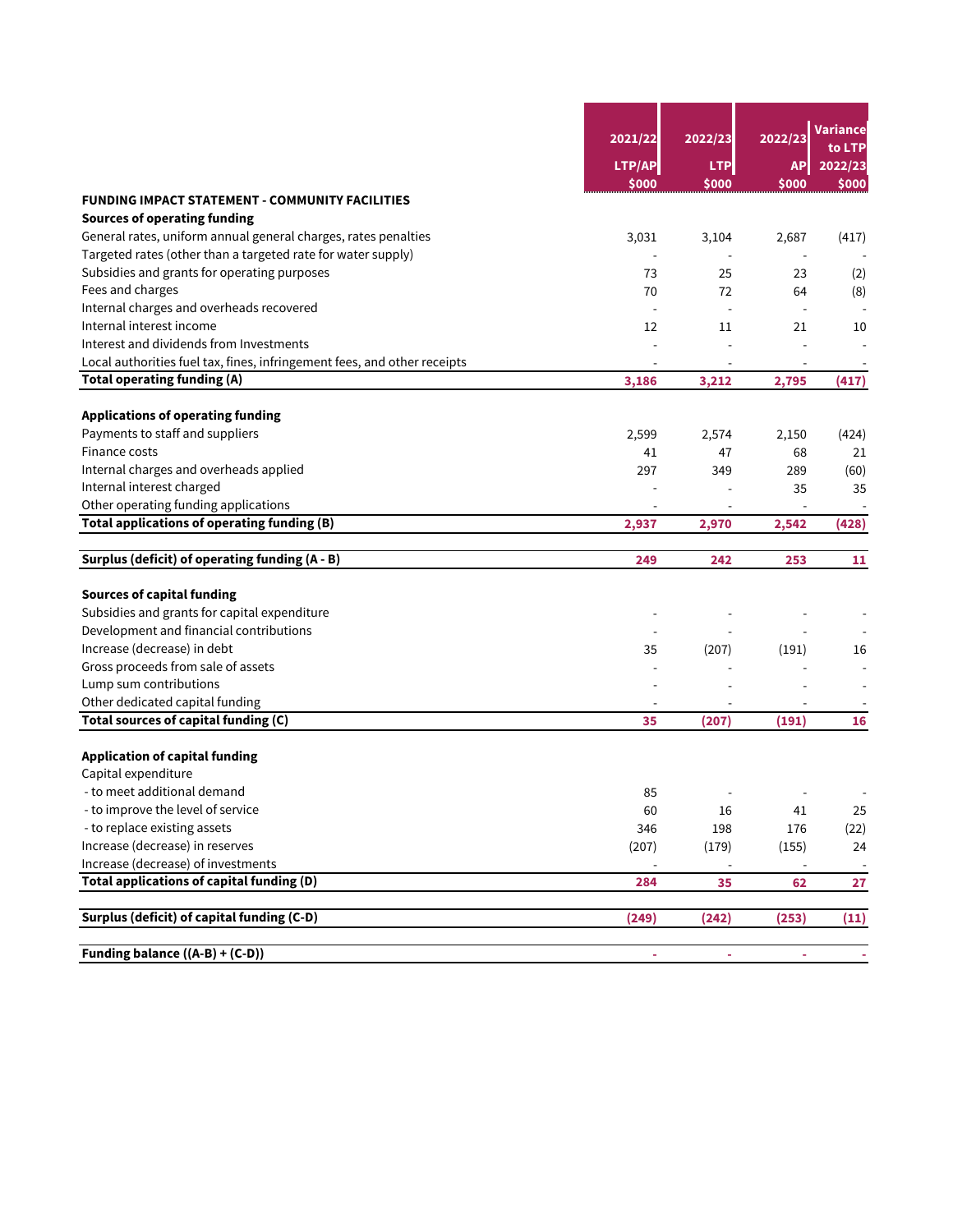|                                                                          | 2021/22                  | 2022/23                  | 2022/23                  | Variance<br>to LTP       |  |
|--------------------------------------------------------------------------|--------------------------|--------------------------|--------------------------|--------------------------|--|
|                                                                          | LTP/AP                   | <b>LTP</b>               | <b>AP</b>                | 2022/23                  |  |
|                                                                          | \$000                    | \$000                    | \$000                    | \$000                    |  |
| <b>FUNDING IMPACT STATEMENT - PLANNING AND REGULATORY</b>                |                          |                          |                          |                          |  |
| <b>Sources of operating funding</b>                                      |                          |                          |                          |                          |  |
| General rates, uniform annual general charges, rates penalties           | 1,015                    | 1,084                    | 1,277                    | 193                      |  |
| Targeted rates (other than a targeted rate for water supply)             |                          |                          |                          |                          |  |
| Subsidies and grants for operating purposes                              |                          |                          |                          |                          |  |
| Fees and charges                                                         | 754                      | 775                      | 775                      |                          |  |
| Internal charges and overheads recovered                                 |                          |                          |                          |                          |  |
| Internal interest income                                                 |                          |                          |                          |                          |  |
| Interest and dividends from Investments                                  |                          |                          |                          |                          |  |
| Local authorities fuel tax, fines, infringement fees, and other receipts |                          |                          |                          |                          |  |
| <b>Total operating funding (A)</b>                                       | 1,769                    | 1,859                    | 2,052                    | 193                      |  |
| <b>Applications of operating funding</b>                                 |                          |                          |                          |                          |  |
| Payments to staff and suppliers                                          | 1,428                    | 1,476                    | 1,586                    | 110                      |  |
| Finance costs                                                            | 12                       | 12                       |                          | (12)                     |  |
| Internal charges and overheads applied                                   | 639                      | 650                      | 728                      | 78                       |  |
| Internal interest charged                                                |                          |                          | 7                        | $\overline{7}$           |  |
| Other operating funding applications                                     |                          |                          |                          |                          |  |
| Total applications of operating funding (B)                              | 2,079                    | 2,138                    | 2,321                    | 183                      |  |
|                                                                          |                          |                          |                          |                          |  |
| Surplus (deficit) of operating funding (A - B)                           | (310)                    | (279)                    | (269)                    | 10                       |  |
| <b>Sources of capital funding</b>                                        |                          |                          |                          |                          |  |
| Subsidies and grants for capital expenditure                             |                          |                          |                          |                          |  |
| Development and financial contributions                                  |                          |                          |                          |                          |  |
| Increase (decrease) in debt                                              | 309                      | 279                      | 283                      | 4                        |  |
| Gross proceeds from sale of assets                                       | 53                       | 14                       |                          | (14)                     |  |
| Lump sum contributions                                                   |                          |                          |                          |                          |  |
| Other dedicated capital funding                                          |                          |                          |                          |                          |  |
| Total sources of capital funding (C)                                     | 362                      | 293                      | 283                      | (10)                     |  |
| <b>Application of capital funding</b>                                    |                          |                          |                          |                          |  |
| Capital expenditure                                                      |                          |                          |                          |                          |  |
| - to meet additional demand                                              |                          |                          |                          |                          |  |
| - to improve the level of service                                        | $\overline{\phantom{a}}$ | $\overline{\phantom{a}}$ | $\overline{a}$           |                          |  |
| - to replace existing assets                                             | 243                      | 46                       | 46                       |                          |  |
| Increase (decrease) in reserves                                          | (191)                    | (32)                     | (32)                     |                          |  |
| Increase (decrease) of investments                                       | $\overline{\phantom{a}}$ | $\overline{\phantom{a}}$ | $\overline{\phantom{a}}$ | $\overline{\phantom{a}}$ |  |
| Total applications of capital funding (D)                                | 52                       | 14                       | 14                       | $\sim$                   |  |
|                                                                          |                          |                          |                          |                          |  |
| Surplus (deficit) of capital funding (C-D)                               | 310                      | 279                      | 269                      | (10)                     |  |
|                                                                          |                          |                          |                          |                          |  |
| Funding balance ((A-B) + (C-D))                                          | ÷                        | ÷                        | ÷                        |                          |  |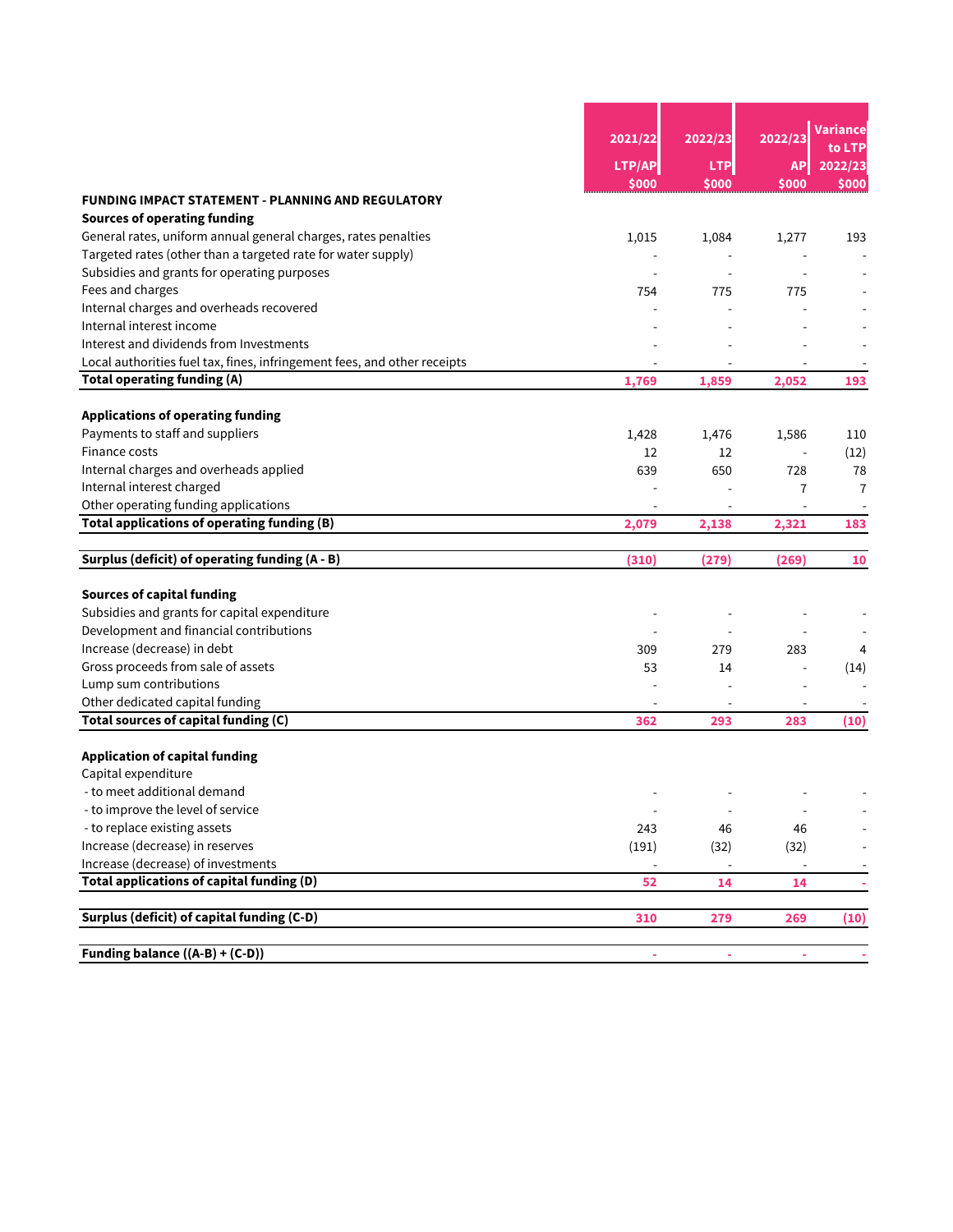|                                                                          | 2021/22                      | 2022/23                  | 2022/23                  | <u>Va</u> riance<br>to LTP |  |
|--------------------------------------------------------------------------|------------------------------|--------------------------|--------------------------|----------------------------|--|
|                                                                          | LTP/AP                       | <b>LTP</b>               | <b>AP</b>                | 2022/23                    |  |
|                                                                          | \$000                        | \$000                    | \$000                    | \$000                      |  |
| <b>FUNDING IMPACT STATEMENT - LEADERSHIP &amp; GOVERNANCE</b>            |                              |                          |                          |                            |  |
| <b>Sources of operating funding</b>                                      |                              |                          |                          |                            |  |
| General rates, uniform annual general charges, rates penalties           | 2,613                        | 2,749                    | 3,587                    | 838                        |  |
| Targeted rates (other than a targeted rate for water supply)             |                              | $\overline{\phantom{a}}$ | $\overline{a}$           |                            |  |
| Subsidies and grants for operating purposes                              | 53                           | 54                       | 54                       |                            |  |
| Fees and charges                                                         | 261                          | 244                      | 154                      | (90)                       |  |
| Internal charges and overheads recovered                                 |                              |                          |                          |                            |  |
| Internal interest income                                                 |                              |                          |                          |                            |  |
| Interest and dividends from Investments                                  |                              |                          |                          |                            |  |
| Local authorities fuel tax, fines, infringement fees, and other receipts |                              |                          |                          |                            |  |
| <b>Total operating funding (A)</b>                                       | 2,927                        | 3,047                    | 3,795                    | 748                        |  |
| <b>Applications of operating funding</b>                                 |                              |                          |                          |                            |  |
| Payments to staff and suppliers                                          | 1,173                        | 1,245                    | 1,790                    | 545                        |  |
| Finance costs                                                            | 12                           | 12                       | 1                        | (11)                       |  |
| Internal charges and overheads applied                                   | 1,667                        | 1,706                    | 1,752                    | 46                         |  |
| Internal interest charged                                                |                              |                          | 11                       | 11                         |  |
| Other operating funding applications                                     |                              |                          |                          |                            |  |
| Total applications of operating funding (B)                              | 2,852                        | 2,963                    | 3,554                    | 591                        |  |
| Surplus (deficit) of operating funding (A - B)                           | 75                           | 84                       | 241                      | 157                        |  |
|                                                                          |                              |                          |                          |                            |  |
| <b>Sources of capital funding</b>                                        |                              |                          |                          |                            |  |
| Subsidies and grants for capital expenditure                             | 28                           |                          |                          |                            |  |
| Development and financial contributions                                  |                              |                          |                          |                            |  |
| Increase (decrease) in debt                                              | (75)                         | (84)                     | (241)                    | (157)                      |  |
| Gross proceeds from sale of assets                                       |                              |                          |                          |                            |  |
| Lump sum contributions                                                   |                              |                          |                          |                            |  |
| Other dedicated capital funding                                          |                              |                          |                          |                            |  |
| Total sources of capital funding (C)                                     | (47)                         | (84)                     | (241)                    | (157)                      |  |
| <b>Application of capital funding</b>                                    |                              |                          |                          |                            |  |
| Capital expenditure                                                      |                              |                          |                          |                            |  |
| - to meet additional demand                                              |                              |                          |                          |                            |  |
| - to improve the level of service                                        | 28                           | $\overline{\phantom{a}}$ |                          |                            |  |
| - to replace existing assets                                             |                              | 18                       | 18                       |                            |  |
| Increase (decrease) in reserves                                          |                              | (18)                     | (18)                     |                            |  |
| Increase (decrease) of investments                                       | $\qquad \qquad \blacksquare$ | $\overline{\phantom{a}}$ | $\overline{\phantom{a}}$ |                            |  |
| Total applications of capital funding (D)                                | 28                           | $\blacksquare$           | $\blacksquare$           |                            |  |
| Surplus (deficit) of capital funding (C-D)                               | (75)                         | (84)                     | (241)                    | (157)                      |  |
|                                                                          |                              |                          |                          |                            |  |
| Funding balance $((A-B)+(C-D))$                                          | ÷,                           | ÷                        |                          |                            |  |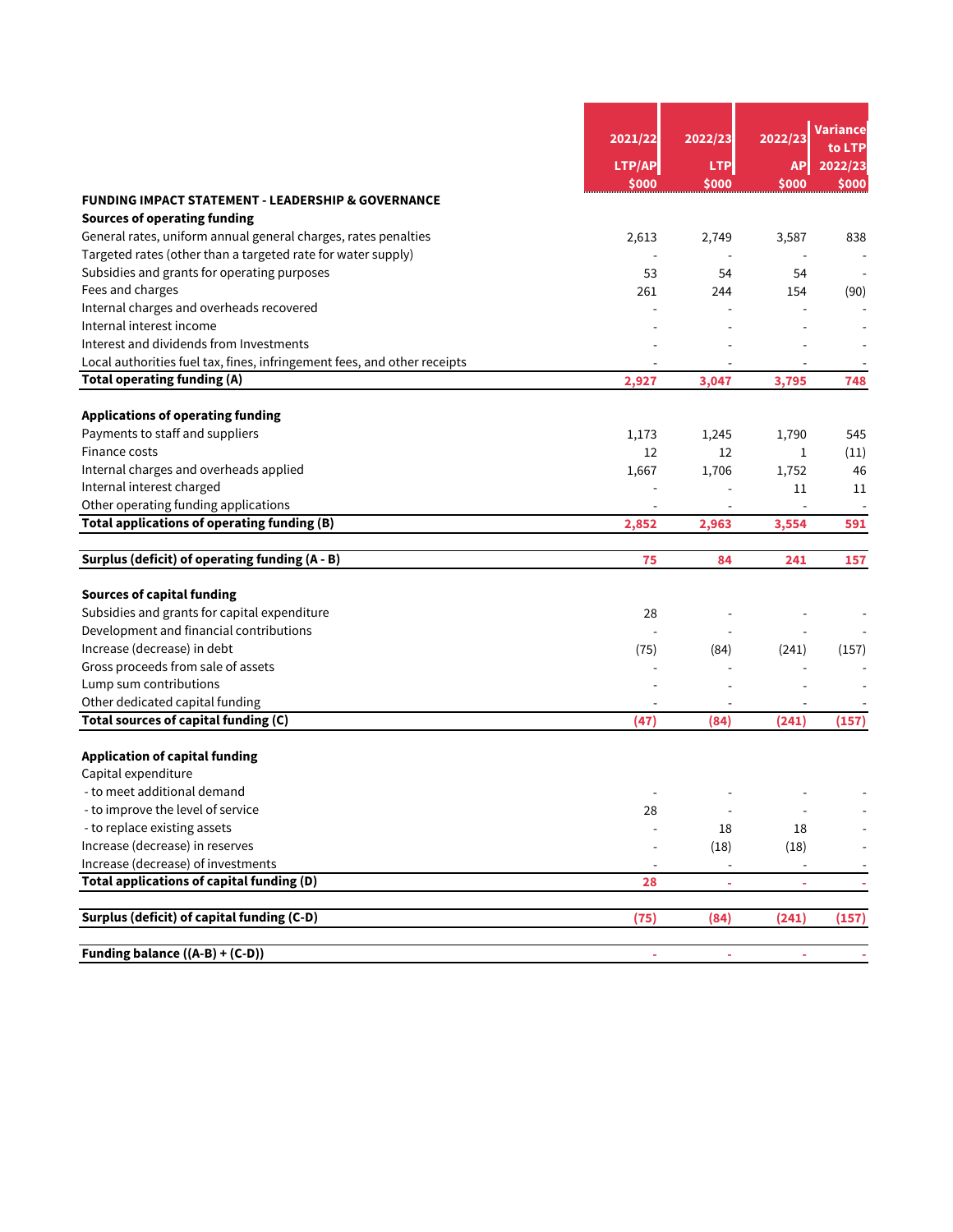|                                                                          | 2021/22 | 2022/23                      | 2022/23                      | Variance<br>to LTP |
|--------------------------------------------------------------------------|---------|------------------------------|------------------------------|--------------------|
|                                                                          | LTP/AP  | <b>LTP</b>                   | <b>AP</b>                    | 2022/23            |
|                                                                          | \$000   | \$000                        | \$000                        | \$000              |
| <b>FUNDING IMPACT STATEMENT - CORPORATE FUNCTIONS</b>                    |         |                              |                              |                    |
| <b>Sources of operating funding</b>                                      |         |                              |                              |                    |
| General rates, uniform annual general charges, rates penalties           | 17      | 238                          | (138)                        | (376)              |
| Targeted rates (other than a targeted rate for water supply)             |         |                              |                              |                    |
| Subsidies and grants for operating purposes                              | 397     | $\overline{a}$               |                              |                    |
| Fees and charges                                                         | 170     | 175                          | 175                          |                    |
| Internal charges and overheads recovered                                 | 4,971   | 5,712                        | 5,541                        | (171)              |
| Internal interest income                                                 | 96      | 84                           | 422                          | 338                |
| Interest and dividends from Investments                                  | 758     | 701                          | 310                          | (391)              |
| Local authorities fuel tax, fines, infringement fees, and other receipts | 85      | 87                           | 87                           |                    |
| <b>Total operating funding (A)</b>                                       | 6,494   | 6,997                        | 6,397                        | (600)              |
| <b>Applications of operating funding</b>                                 |         |                              |                              |                    |
| Payments to staff and suppliers                                          | 5,335   | 5,647                        | 5,461                        | (186)              |
| Finance costs                                                            | 648     | 792                          | 633                          | (159)              |
| Internal charges and overheads applied                                   | 243     | 239                          | 204                          | (35)               |
| Internal interest charged                                                | 371     | 382                          | 411                          | 29                 |
| Other operating funding applications                                     |         |                              | $\overline{a}$               |                    |
| Total applications of operating funding (B)                              | 6.597   | 7,060                        | 6,709                        | (351)              |
|                                                                          |         |                              |                              |                    |
| Surplus (deficit) of operating funding (A - B)                           | (103)   | (63)                         | (312)                        | (249)              |
| <b>Sources of capital funding</b>                                        |         |                              |                              |                    |
| Subsidies and grants for capital expenditure                             |         |                              |                              |                    |
| Development and financial contributions                                  |         |                              |                              |                    |
| Increase (decrease) in debt                                              | 518     | 68                           | 617                          | 549                |
| Gross proceeds from sale of assets                                       |         | 14                           |                              | (14)               |
| Lump sum contributions                                                   |         |                              | $\overline{\phantom{a}}$     |                    |
| Other dedicated capital funding                                          |         |                              |                              |                    |
| Total sources of capital funding (C)                                     | 518     | 82                           | 617                          | 535                |
| <b>Application of capital funding</b>                                    |         |                              |                              |                    |
| Capital expenditure                                                      |         |                              |                              |                    |
| - to meet additional demand                                              |         |                              |                              |                    |
| - to improve the level of service                                        | 250     | $\qquad \qquad \blacksquare$ | 300                          | 300                |
| - to replace existing assets                                             | 520     | 112                          | 140                          | 28                 |
| Increase (decrease) in reserves                                          | (355)   | (93)                         | (135)                        | (42)               |
| Increase (decrease) of investments                                       |         | $\overline{\phantom{a}}$     | $\qquad \qquad \blacksquare$ | $\sim$             |
| Total applications of capital funding (D)                                | 415     | 19                           | 305                          | 286                |
|                                                                          |         |                              |                              |                    |
| Surplus (deficit) of capital funding (C-D)                               | 103     | 63                           | 312                          | 249                |
|                                                                          |         |                              |                              |                    |
| Funding balance ((A-B) + (C-D))                                          |         |                              |                              |                    |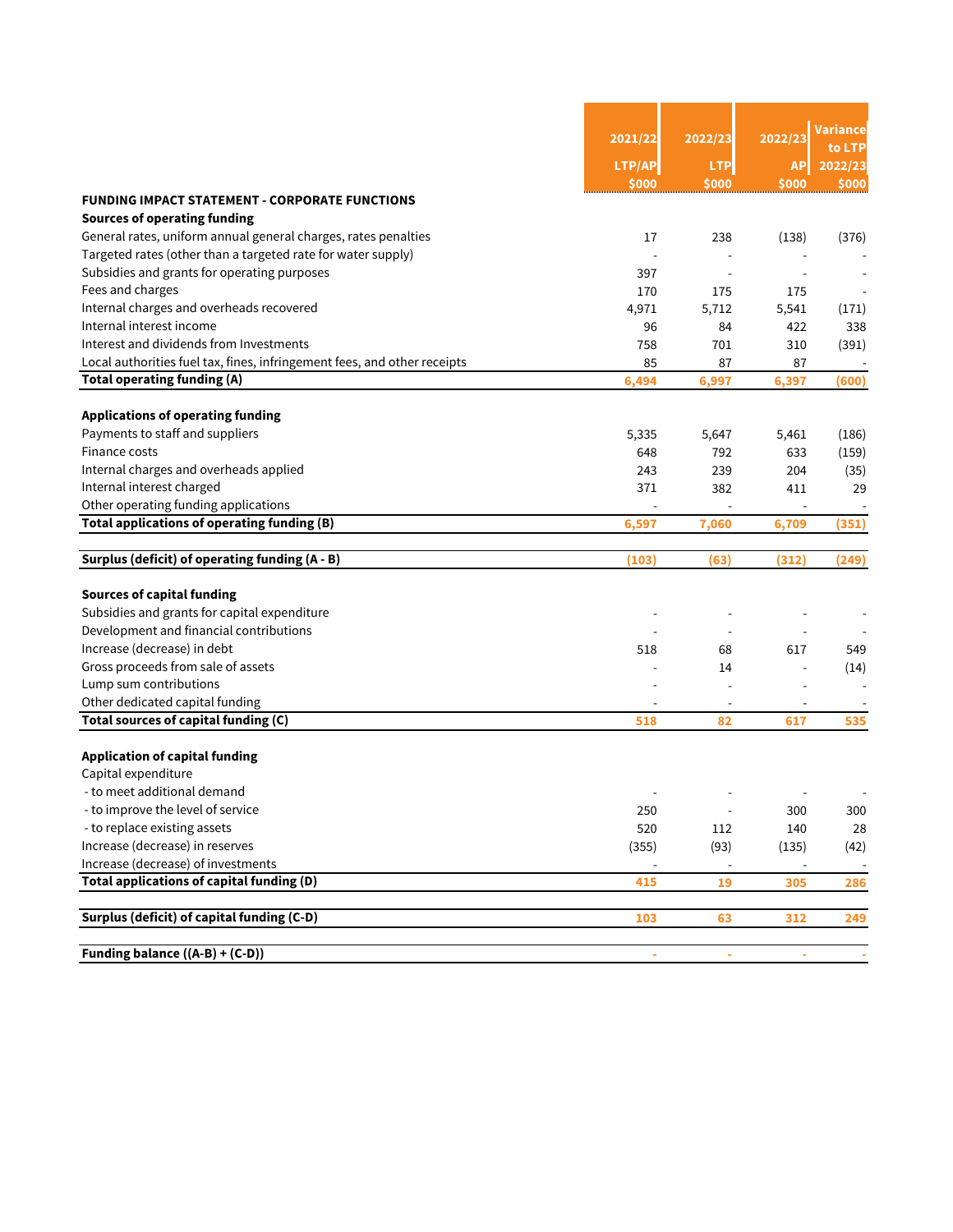|                                                                                                     |         |            |                | Variance       |
|-----------------------------------------------------------------------------------------------------|---------|------------|----------------|----------------|
|                                                                                                     | 2021/22 | 2022/23    | 2022/23        | to LTP         |
|                                                                                                     | LTP/AP  | <b>LTP</b> | <b>AP</b>      | 2022/23        |
|                                                                                                     | \$000   | \$000      | \$000          | \$000          |
| WAIROA DISTRICT COUNCIL: FUNDING IMPACT STATEMENT FOR PERIOD ENDING 30 JUNE 2023 (WHOLE OF COUNCIL) |         |            |                |                |
| <b>Sources of operating funding</b>                                                                 |         |            |                |                |
| General rates, uniform annual general charges, rates penalties                                      | 3,554   | 11,920     | 12,042         | 122            |
| Targeted rates (other than a targeted rate for water supply)                                        | 9,660   | 4,807      | 4,879          | 72             |
| Subsidies and grants for operating purposes                                                         | 6,521   | 5,864      | 5,580          | (284)          |
| Fees and charges                                                                                    | 1,940   | 2,377      | 2,247          | (130)          |
| Interest and dividends from Investments                                                             | 154     | 701        | 309            | (392)          |
| Local authorities fuel tax, fines, infringement fees, and other receipts                            | 89      | 87         | 87             |                |
| <b>Total operating funding (A)</b>                                                                  | 21,918  | 25,756     | 25,144         | (612)          |
|                                                                                                     |         |            |                |                |
| <b>Applications of operating funding</b>                                                            |         |            |                |                |
| Payments to staff and suppliers                                                                     | 19,022  | 22,618     | 22,629         | 11             |
| Finance costs                                                                                       | 387     | 1,323      | 716            | (607)          |
| Other operating funding applications                                                                |         |            |                |                |
| <b>Total Applications of operating funding (B)</b>                                                  | 19,409  | 23,941     | 23,345         | (596)          |
| Surplus (deficit) of operating funding (A - B)                                                      | 2,509   | 1,815      | 1,799          | (16)           |
| <b>Sources of capital funding</b>                                                                   |         |            |                |                |
| Subsidies and grants for capital expenditure                                                        | 5,474   | 5,843      | 5,843          |                |
| Development and financial contributions                                                             |         |            |                |                |
| Increase (decrease) in debt                                                                         | 2,069   | 252        | 1,306          | 1,054          |
| Gross proceeds from sale of assets                                                                  | 37      | 37         |                | (37)           |
| Lump sum contributions                                                                              |         |            |                |                |
| Other dedicated capital funding                                                                     |         |            |                |                |
| Total sources of capital funding (C)                                                                | 7,580   | 6,132      | 7,149          | 1,017          |
|                                                                                                     |         |            |                |                |
| <b>Application of capital funding</b>                                                               |         |            |                |                |
| Capital expenditure                                                                                 |         |            |                |                |
| - to meet additional demand                                                                         |         | 599        | 476            | (123)          |
| - to improve the level of service                                                                   | 4,378   | 2,885      | 3,066          | 181            |
| - to replace existing assets                                                                        | 6,717   | 6,292      | 8,627          | 2,335          |
| Increase (decrease) in reserves                                                                     | (1,006) | (1,829)    | (3,221)        | (1, 392)       |
| Increase (decrease) of investments                                                                  |         |            | $\overline{a}$ |                |
| Total applications of capital funding (D)                                                           | 10,089  | 7,947      | 8,948          | 1,001          |
| Surplus (deficit) of capital funding (C-D)                                                          | (2,509) | (1, 815)   | (1,799)        | 16             |
| Funding balance ((A-B) + (C-D))                                                                     | $\sim$  | $\sim$     | $\blacksquare$ | $\overline{a}$ |
|                                                                                                     |         |            |                |                |